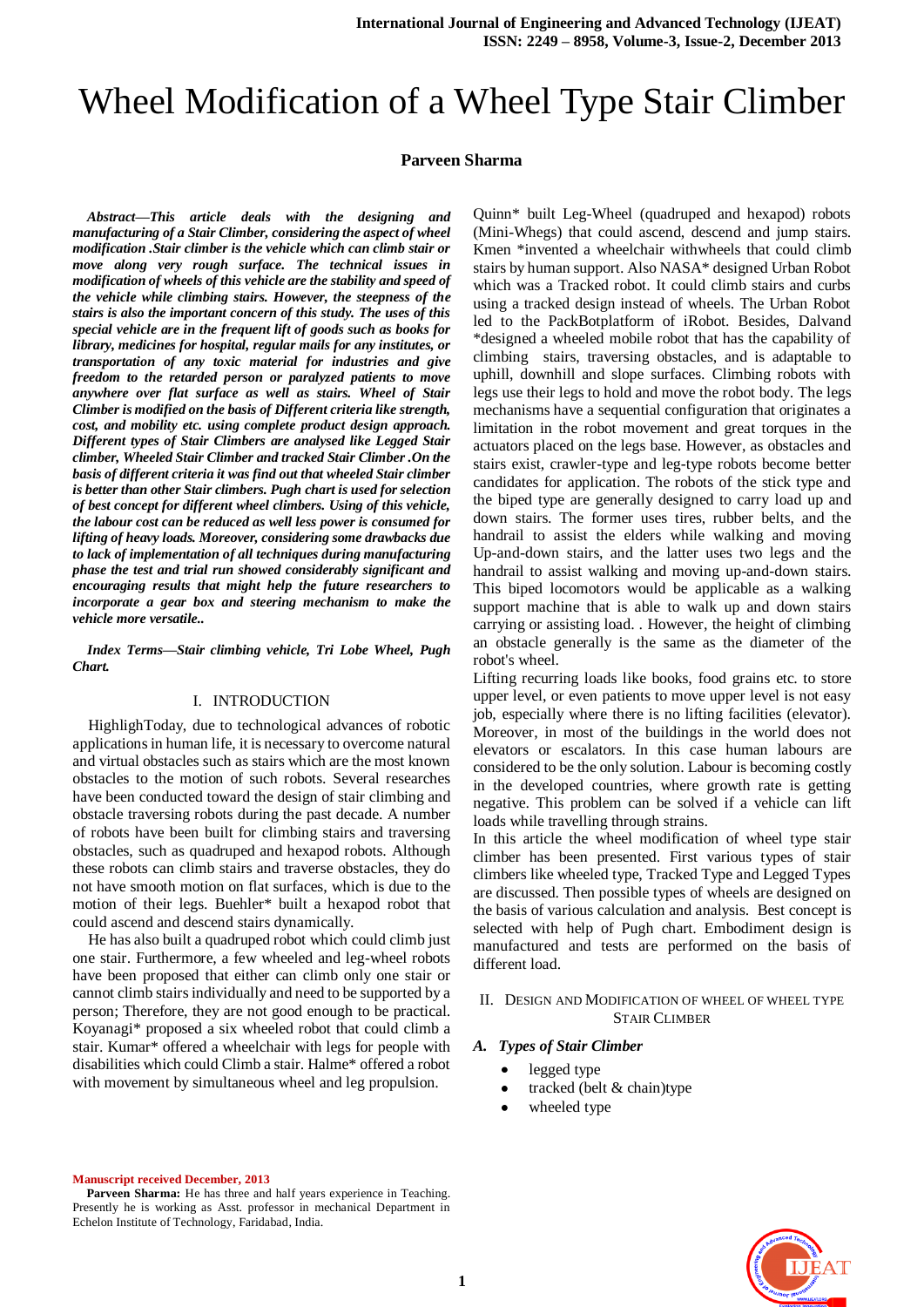

Fig.1 Legged type



Fig.2 Tracked (belt & chain) type



Fig. 3 Wheeled type

*B. Difference b/w legged type and Wheel Type Stair Climber*

| Sr.<br>no.       | <b>TOPIC</b>     | WHEEL TYPE                                                                                                              | <b>LEG TYPE</b>                                                                |
|------------------|------------------|-------------------------------------------------------------------------------------------------------------------------|--------------------------------------------------------------------------------|
| 1.               | Design           | The design of wheel stair<br>climber is simple than legs.                                                               | The design is not<br>easy as wheel                                             |
| 2.               | Steering         | Steering the wheel is simple.                                                                                           | It is very difficult<br>to steer the legs.                                     |
| 3.               | Motion           | Wheels have smooth motion.                                                                                              | As there are legs so<br>motion is not<br>smooth as wheels.                     |
| $\overline{4}$ . | Working<br>speed | Wheels move faster as there<br>is only one rolling motion.                                                              | Legs don't move<br>faster than wheel<br>and there are more<br>than one motion. |
| 5.               | Stability        | Wheels are more stable than<br>legs (four wheel drive) on<br>stairs.                                                    | Legs are less stable<br>on stairs.                                             |
| 6.               | Safety           | As wheels are more stable<br>they are safe vehicle on<br>stairs.                                                        | Legs are less safe<br>vehicle on stairs.                                       |
| 7.               | Construction     | The construction is simple.<br>because wheels required less<br>no. of links (shaft or spindle)<br>to walking mechanism. | Legs required more<br>no. of links.                                            |

# *C. Types of wheel stair climber*

Tri-lobe wheel stair climber

The octopus type stair climber (combination of leg and wheel),

Tri-star wheel stair climber.



Fig.4 Tri-lobe wheel stair climber



Fig.5 The octopus type stair climber (Combination of leg and wheel)



Fig.6 Tri-star wheel stair climber

# *D. Modification in Tri Lobe wheel*

On the basis of following points:-

- Strength
- Light in weight
- Simple in design
- Easy to manufacture
- Low in cost
- Reliable

Various concepts are generated on the basis of above points:-

Concept 1 (fan type tri-lobe wheel):-

The wheels are so designed that less material is used and have less no. of stresses on them. The wheel should so strong to lift the load through stairs, should have smooth motion, more balance and consume less power. The study of strength is done with the help of designing software in terms of bending stress.

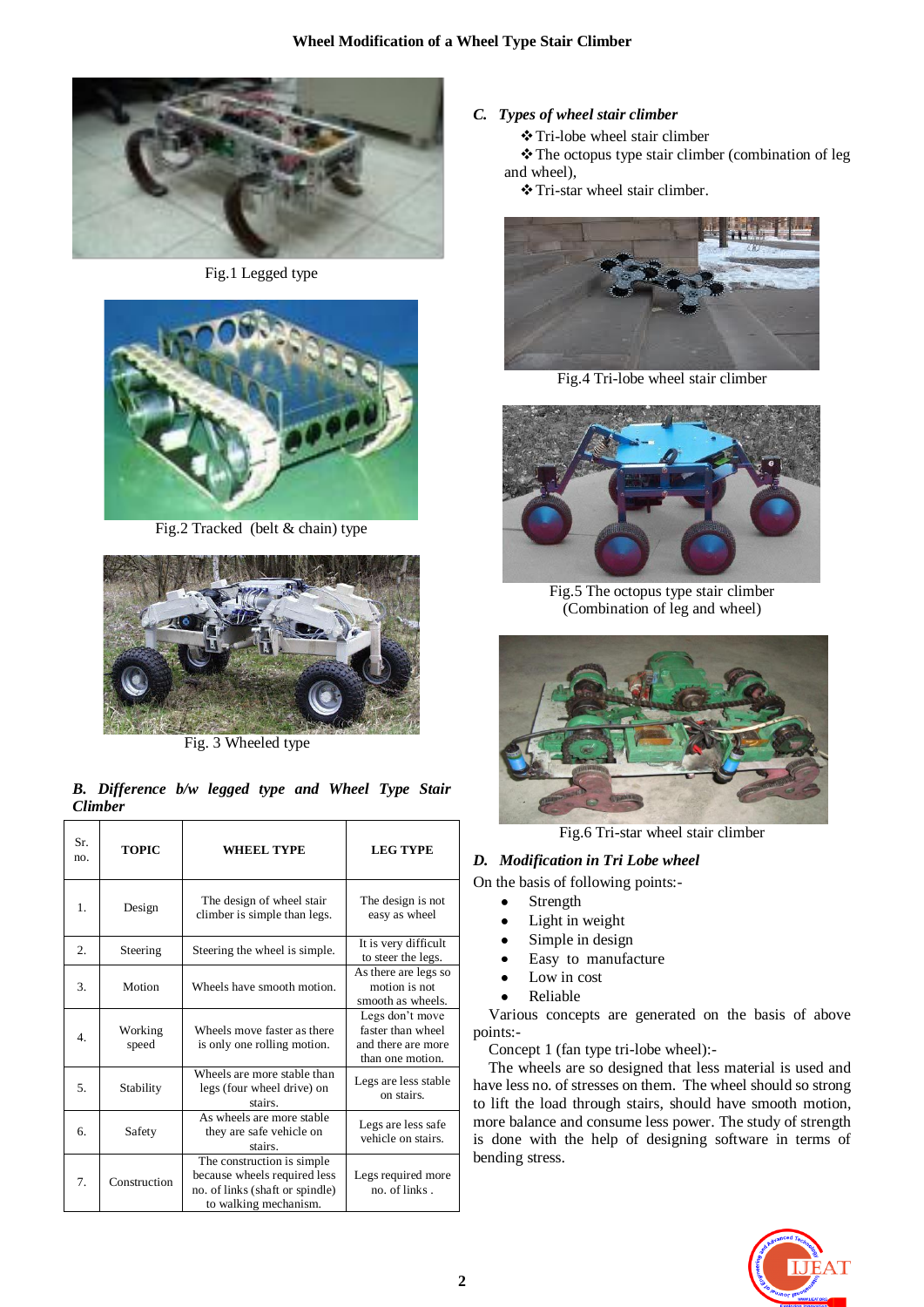

Fig.7 Bending stress 12MPa





Fig.8 Bending stress- 9MPa

#### Concept 3 (New type tri-lobe wheel):-



Fig.9 Bending stress 0.2MPa

# *SELECTION OF BEST CONCEPT (PUGH CHART)*

| SR.NO. | <b>TOPIC</b> | <b>CONCEPT 1</b> | <b>CONCEPT 2</b> | <b>CONCEPT 3</b> |
|--------|--------------|------------------|------------------|------------------|
| 1.     | Strength     |                  |                  |                  |
| 2.     | wear         |                  |                  |                  |
| 3.     | Cost         |                  |                  |                  |
| 4.     | Life         |                  |                  |                  |

# *E. Theoretical Calculation of New Tri-lobe*

Assume wheel leg as a cantilever beam Where,

W = Force acting on the wheel leg during climbing

l= length of the wheel leg.

x= section distance from fixed end.

Here, we know that the bending equation

$$
\frac{M}{I} = \frac{\sigma}{V} = \frac{E}{R}
$$

Where, M= bending moment (Nm).

I= moment of inertia (m $\Box$ 4).

 $σ$  = stress develop on the beam (N/m $\Box$ 2).

y= distance between neutral axis and extreme fiber of the beam (m).

E= Young modulus of elasticity ( $N/m \Box$ 2).

r= radius of curvature of neutral axis (m).

The term I/Y is called section modulus and is denoted by Z.

So we use equation1 as

 $M = \sigma * I$ 

And  $M = \sigma * Z$ And the Quantity

$$
\frac{M}{Z} = 6*w*\frac{x}{b}*d^2
$$

So from above equations

Now, we have to find the value of force W by putting the other values as

 $σ = 11.4776 MPa$  (bending stress value of wood).

 $x= 18$ cm (here  $x=1$ ).

b= 8cm (width of beam).

d= 1cm (depth of beam).

So, by putting all values we get:-

$$
W = 85.019N
$$

#### *F. Results*

By putting the value of force in the design software we get the value of bending stress **0.2MPa** .And from the properties of wood bending stress value is **11.4776MPa**. so the result shows that Our wheel is safe for that purpose.

# *G. Detail Design of New Tri Lobe Wheel*



Fig.10 2D Sketch



Fig.11 3D Model